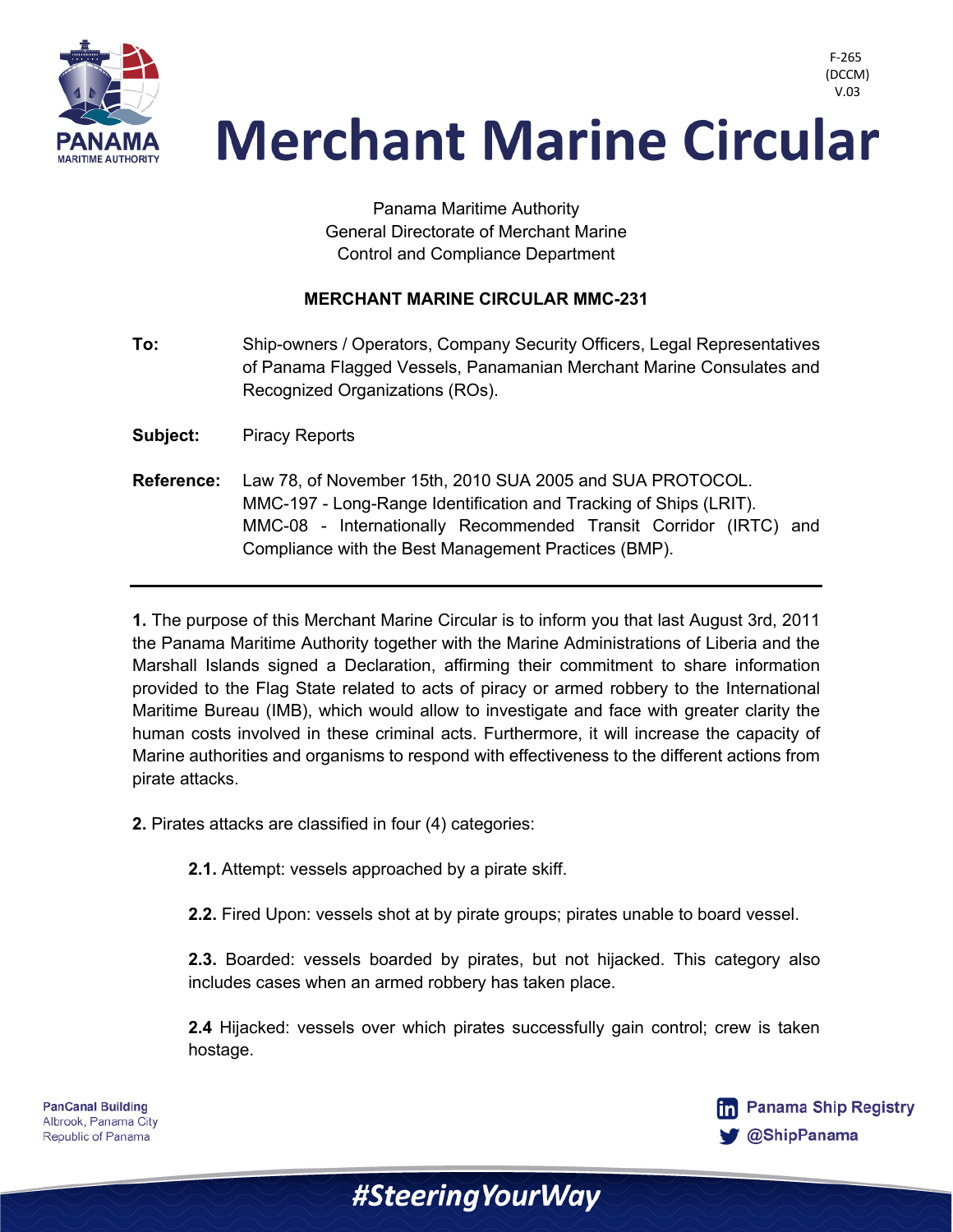

## **Merchant Marine Circular**

**3.** Through this document we seek to establish the guidelines that shall be followed by shipowners/Operators, Masters, Company Security Officer, and Legal Representative of Panamanian flagged vessels to report all pirate attacks against Panamanian flagged vessels.

**4.** This Administration considers that the major obstacle that impedes full assessment of the human cost of piracy is the lack of consistent and transparent reporting on crimes that occur in international waters.

**5.** The Panama Maritime Authority requires all the Panamanian vessels that have undergone an attack / armed robbery / hijack, to send us application Forms which must be completed by Ship-owners/Operators, Masters, Company Security Officer, and then submitted to the following addresses: asp@amp.gob.pa. Please note these Forms must be forwarded as soon as possible in order to compile information and be able to create measures to protect our vessels against piracy attacks.

**a)** Cases in which an attack (attempt) was suffered but did not turned into hijack (robbery/damages) PIRACY AND ARMED ROBBERY ATTACK REPORT FORM **b)** Cases in which a Hijack took place PIRACY HIJACK FORM

**6.** As part of the agreement between the International Maritime Bureau (IMB), and the Panama Maritime Authority, we are encouraging our ship owners/operators to complete an online survey (http://www.icc-ccs.org/seafarer-survey) for seafarers to understand the Human element on sailing through the high risk waters of piracy and armed robbery. We would highly appreciate if you can take a few minutes to answer some questions in order to gather useful information. These surveys must be submitted directly to IMB.

**7.** The Merchant Marine Circular 208 provides information on the Internationally Recommended Transit Corridor (IRTC), the Best Management Practices (BMP), the vessels report, and contact points of coordinating Authorities whereby a Panamanian flagged vessel may request advice or assistance when sailing in waters off the coasts of Somalia and to which can be reported any security concern about any other vessels, movements or communications in the area.

**8.** The goal of the Panama Maritime Authority is to give the Panamanian Flagged vessels and the Maritime Industry the certainty of our interest in achieving a safer transit through these High Risk Areas.

#Steering Your Way

**PanCanal Building** Albrook, Panama City Republic of Panama